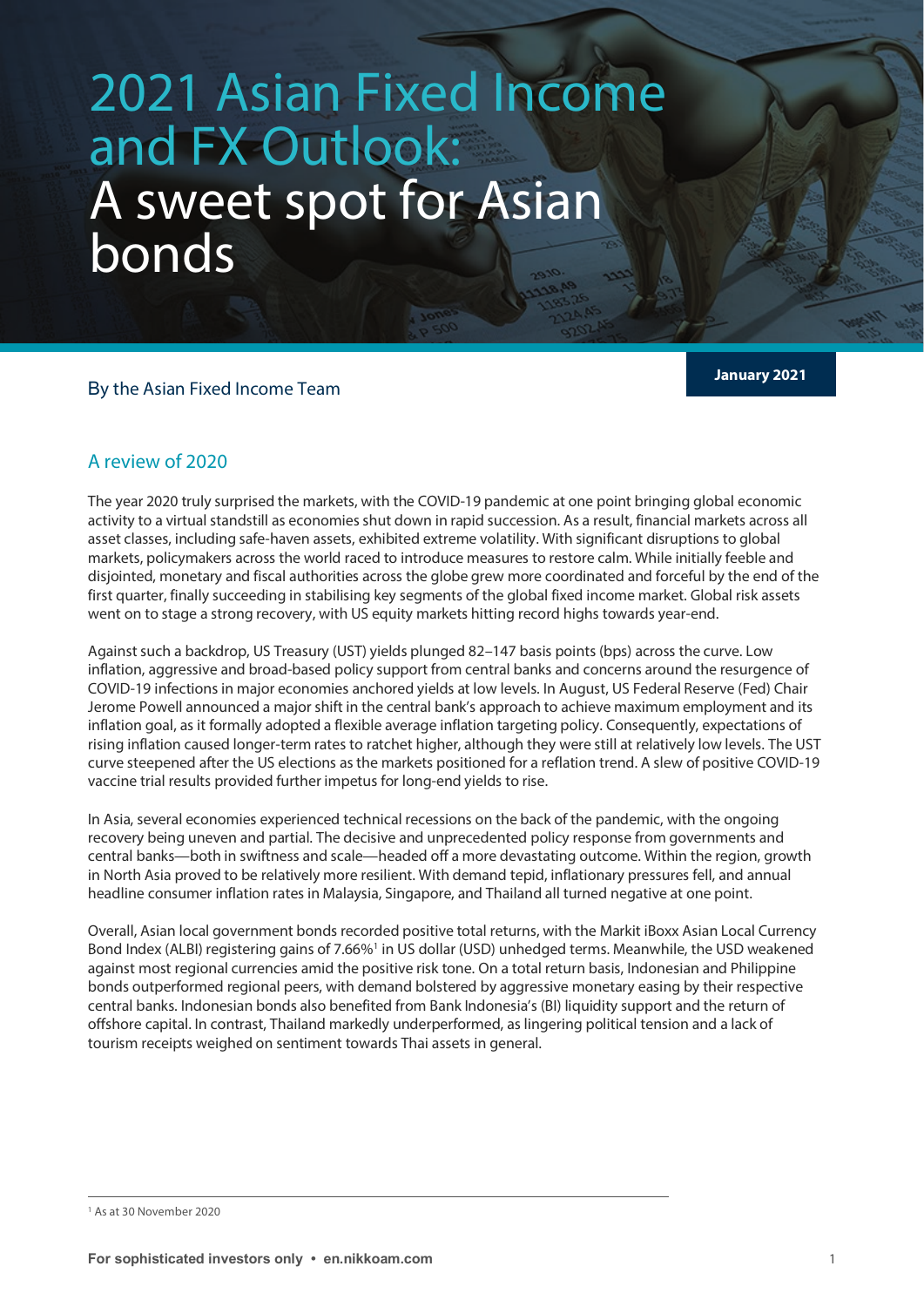

#### **Chart 1: 2020 10-year benchmark yields, returns and FX returns**



Source: Bloomberg, as of 30 November 2020.

### Outlook for 2021

We expect global growth to grind higher in 2021, but the pace of recovery will likely be uneven among economies. In the US, renewed upticks in COVID-19 infections heading into the winter season may lead to the re-imposition of restrictions. This poses a significant headwind for growth in the fourth quarter of 2020 and the first quarter of 2021. That said, increased spending by the Biden administration is likely to mitigate some of the downside risk to economic activity. Global growth is then expected to pick up modestly as vaccine access expands.

Within Asia, we expect North Asia to continue to lead the recovery (at least in the first half of 2021). But we also expect the growth divergence between North Asia and the rest of the region to narrow. Unprecedented fiscal support from governments have been pivotal to the ongoing recovery. We expect fiscal action to continue in 2021 but anticipate renewed private sector confidence as the vaccine becomes broadly available and provides a powerful tailwind to regional growth.

Meanwhile, inflation will likely rise from current low levels and remain manageable as the negative output gap is expected to persist. The Fed has embraced a flexible average inflation targeting strategy. Given our view that the US economy still has some distance to go before attaining full employment, we do not expect an interest rate hike from the Fed in 2021. These factors accord regional central banks room to further loosen monetary policy, if needed. In our view, economies which have trailed in COVID-19 containment such as Indonesia, Malaysia and the Philippines would need more support. Hence, we expect their respective central banks to announce further rate cuts in the near-term.

We anticipate the combination of growth recovery supported by vaccine availability, fiscal support and a still dovish Fed to push UST yields higher in 2021. Against a backdrop of positive risk tone, we believe Emerging Market (EM) inflows into local markets will continue to improve. We favour countries with high carry such as Indonesia, where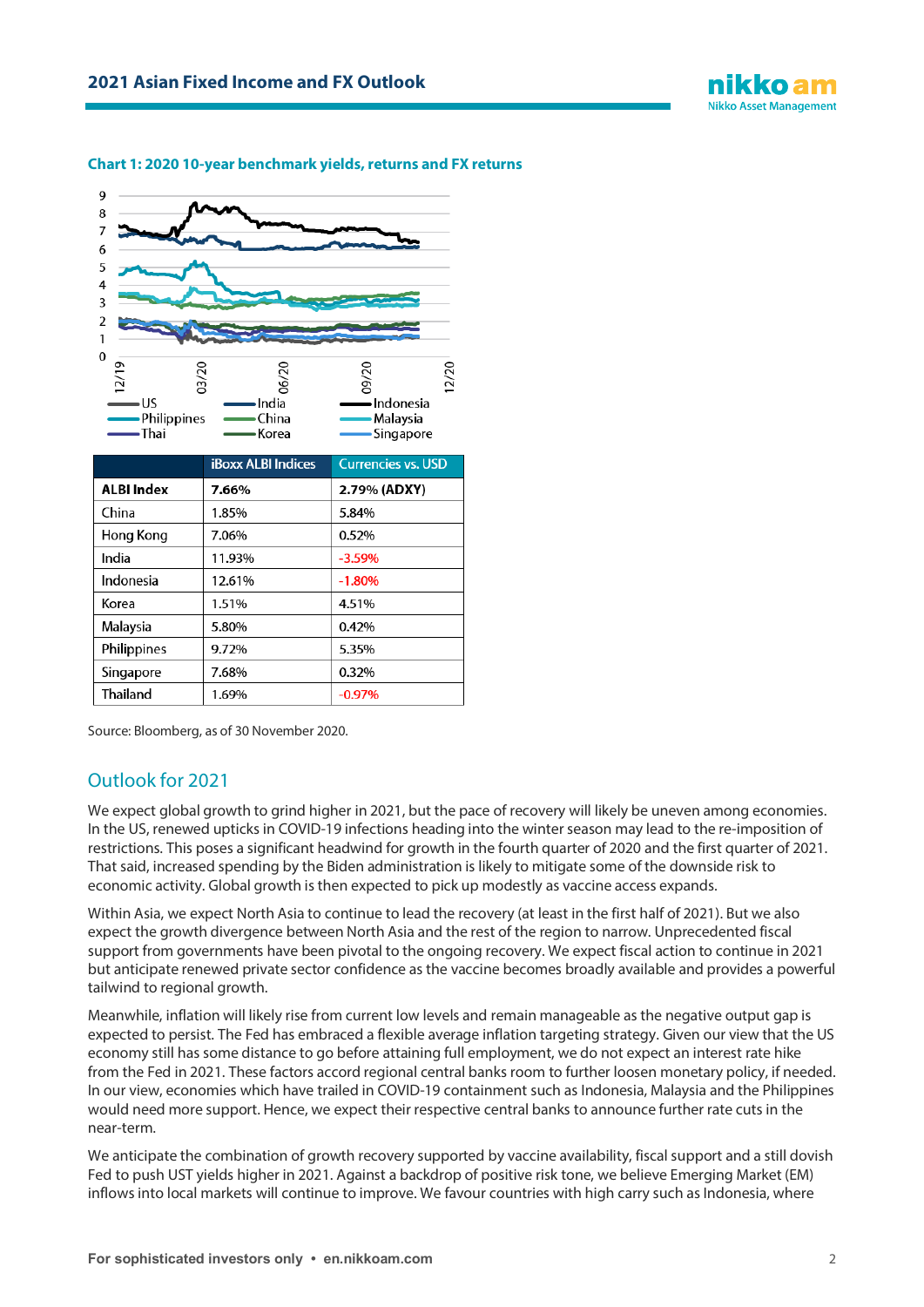flows have begun to return. We prefer to be patient on Indian bonds at this point, waiting for inflationary pressures to moderate. We expect Asian currencies to appreciate against the USD, with the Chinese yuan, South Korean won and Singapore dollar—being relatively more trade-sensitive—outperforming. Lingering political risk will be key headwinds for the Malaysian ringgit and Thai baht, which may cause these currencies to lag their peers.

The key downside risks to our investment thesis include a delay in vaccine developments, escalating geopolitical tensions between major countries and a faster-than-expected acceleration in inflationary pressures prompted by an upside surprise to growth.



#### **Chart 2: Asian real rates (%) - 5-year yields vs CPI**

**Individual country outlooks**

#### **China**

Chinese economic growth has bounced back from initial weakness in the first quarter. The Communist Party's Central Committee recently unveiled its broad goals for the 14th five-year plan; self-reliance was a key theme and technical innovation was emphasised as vital to the country's development. Overall, few factors threaten growth at this moment, and Chinese bonds may remain weak in the near-term as the Chinese central bank does not have much reason to ease monetary policy. Until we see a more decisive turn in growth numbers, perhaps in the first quarter of 2021, bond yields are likely to continue rising gradually.

With regards to US-China tensions, we believe that Joe Biden's US election victory will not materially change Washington's rhetoric on China. However, the Biden administration is likely to engage China through proper diplomatic channels, which will reduce volatility and uncertainties in bilateral relations. This will in turn somewhat reduce risk premium in the markets.

The yuan has continued to appreciate against the USD after the US election. In October, Chinese policymakers relaxed the yuan pricing mechanism and lowered the risk reserve ratio for FX forward transactions, signalling that Chinese policymakers may tone down sizable moves from here. That said, China's growth outperformance, strong current account surplus and structural drivers of continued Reminbi (RMB) internationalisation will likely support the yuan's outperformance against its regional counterparts in the near to medium term.

#### **South Korea**

Gross domestic product (GDP) growth in South Korea has been relatively resilient relative to its peers, underpinned largely by a strong recovery in exports. In the third quarter of 2020, the economy expanded 1.9% quarter-on-quarter (QoQ), its first positive reading in 2020, as work- and study-from-home amidst the pandemic significantly boosted demand for memory chips and electronics. For the whole of 2020, Bank of Korea (BOK) expects GDP to decline 1.1%, before increasing by 3% in 2021. On expectations that US president-elect Biden will adopt a more predictable

**Nikko Asset Management**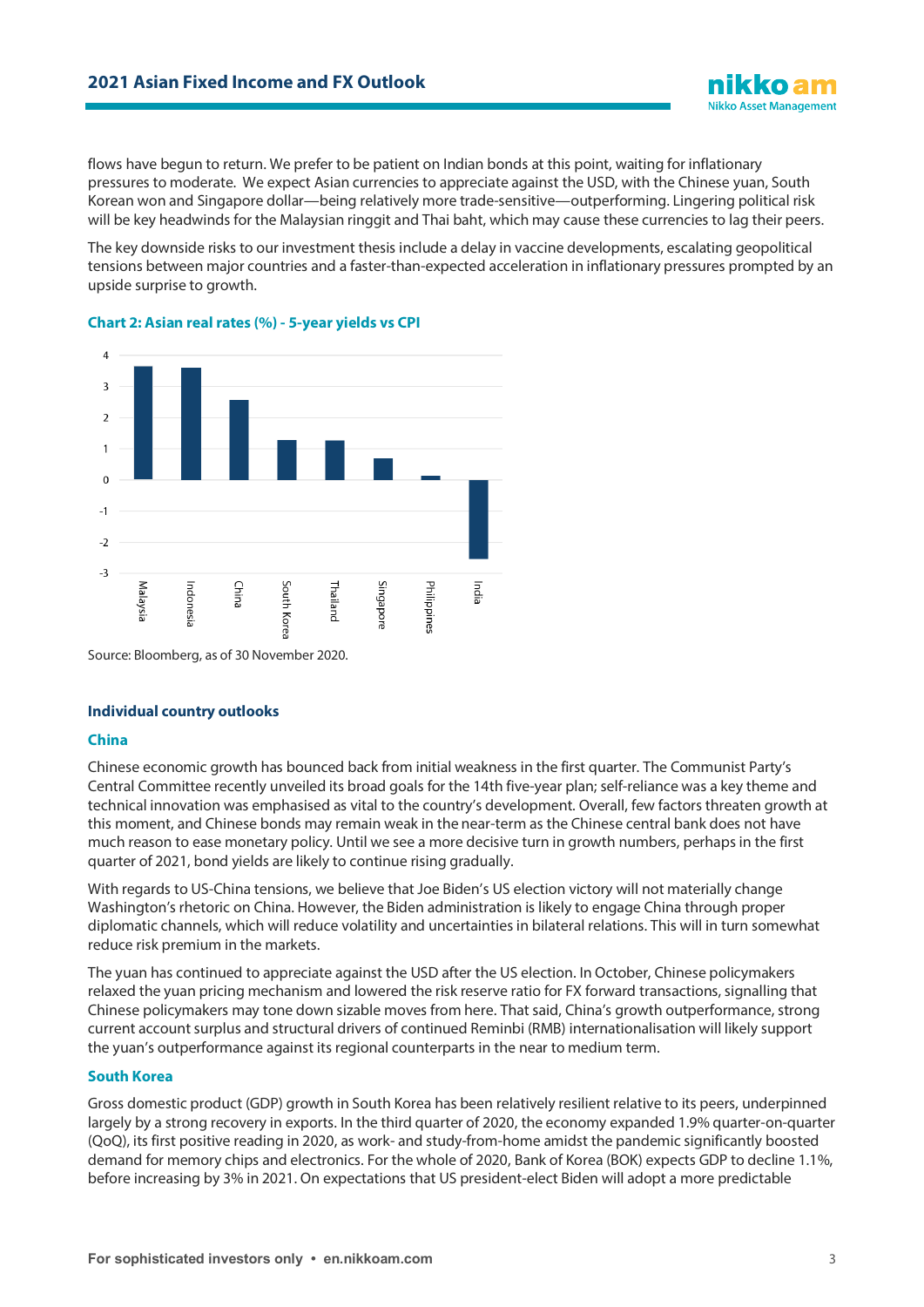economic policy, especially in trade, business investment is likely to increase globally, which could boost growth in Korea's exports.

South Korean bonds are expected to trade in line with USTs. The BOK does not have much room to cut rates further, and concerns around financial risks, such as elevated outstanding household loan growth, will likely prompt the central bank to stand pat at the next policy-setting meeting. The BOK has, however, reiterated that it stands ready to act if necessary, and the markets have been alerted to hints of a ramp-up in bond purchases by the central bank.

Meanwhile, like China, South Korea's growth outperformance and widening current account surplus will be supportive of further won appreciation against the dollar. The increasing emphasis on 5G and the global adoption of this technology will be supportive of the tech cycle, which should support South Korean equities and thus the currency. That said, we note that rhetoric from South Korean policymakers have since turned hawkish, which suggests heightening wariness of further big swings by the currency.

#### **Malaysia**

The protracted political uncertainty is the main risk to Malaysia's recovery, with the ruling coalition having but a slim and frail majority in parliament. A general election is likely which may disrupt medium-term recovery efforts. We note that the COVID-19 resurgence has prompted re-introduction of containment measures, although they are less strict and more selectively applied in localised areas. Hence, the drag to growth will not be as severe as that in the second quarter of 2020. For 2021, the central bank expects growth between 6.5% and 7.5%, driven by a rebound in global demand and domestic investment activity. Should actual growth falter, we note Bank Negara Malaysia still has room to further ease monetary policy. The latter should provide support for faltering local bond demand from pension withdrawals.

Separately, we expect the ringgit to underperform its regional peers in the first half of 2021, as commodity price stagnation and political uncertainty, coupled with possible easing by the central bank, weigh on sentiment. The stable current account surplus should still provide a back-stop on the downside.

#### **Singapore**

The Singapore economy turned around in the third quarter of 2020, following an unprecedented decline in the April to June period. Extreme weakness on the domestic side was slightly offset by strength in exports, particularly the electronics sector. For 2020, the Monetary Authority of Singapore expects the country's GDP to contract between 6.5% and 6.0% and post above-trend growth in 2021 due to a low base. Policymakers have been pushing to re-open the borders in a gradual and safe manner. We believe that the availability of a vaccine in 2021 could slowly revive the country's position as a global travel hub.

Singaporean bonds are likely to continue outperforming USTs on the back of ample domestic liquidity and the attractiveness of the Singapore dollar (SGD). Meanwhile, we see the SGD getting a boost from a continued rebound in international trade as well as a nascent second-half recovery in air travel.

#### **Thailand**

Thailand's GDP growth bounced by a strong 6.5% QoQ in the third quarter of 2020, due partly to easing of the virus containment measures and increased government spending. The strong showing could suggest the worst is over. That said, recovery will likely be slow going forward, given the Thai economy's heavy reliance on international tourism, as governments proceed cautiously in re-opening borders. In addition, persistent anti-government protests will further weigh on the already weak growth outlook.

More rate cuts from the Bank of Thailand are possible, given the weak growth outlook, but we note that with the policy rate currently at 0.50%, it has little room to further lower rates. The potential for rate cuts would support bond demand especially as domestic liquidity is flush. On a relative value perspective, offshore investors are likely to prefer bonds which provide better risk-reward.

We also expect the baht to underperform its regional counterparts in the medium term, as lingering political tension and lack of tourism receipts weigh on the currency. The relatively large and persistent current account surplus would, however, provide it with some downside support.

#### **India**

India's economy was hit relatively badly by the COVID-19 pandemic. India's industrial growth turned positive in September, following six consecutive months of contraction, as lockdown measures eased. Other high-frequency data also suggests that recovery is picking up. On top of this, the government recently announced fresh policy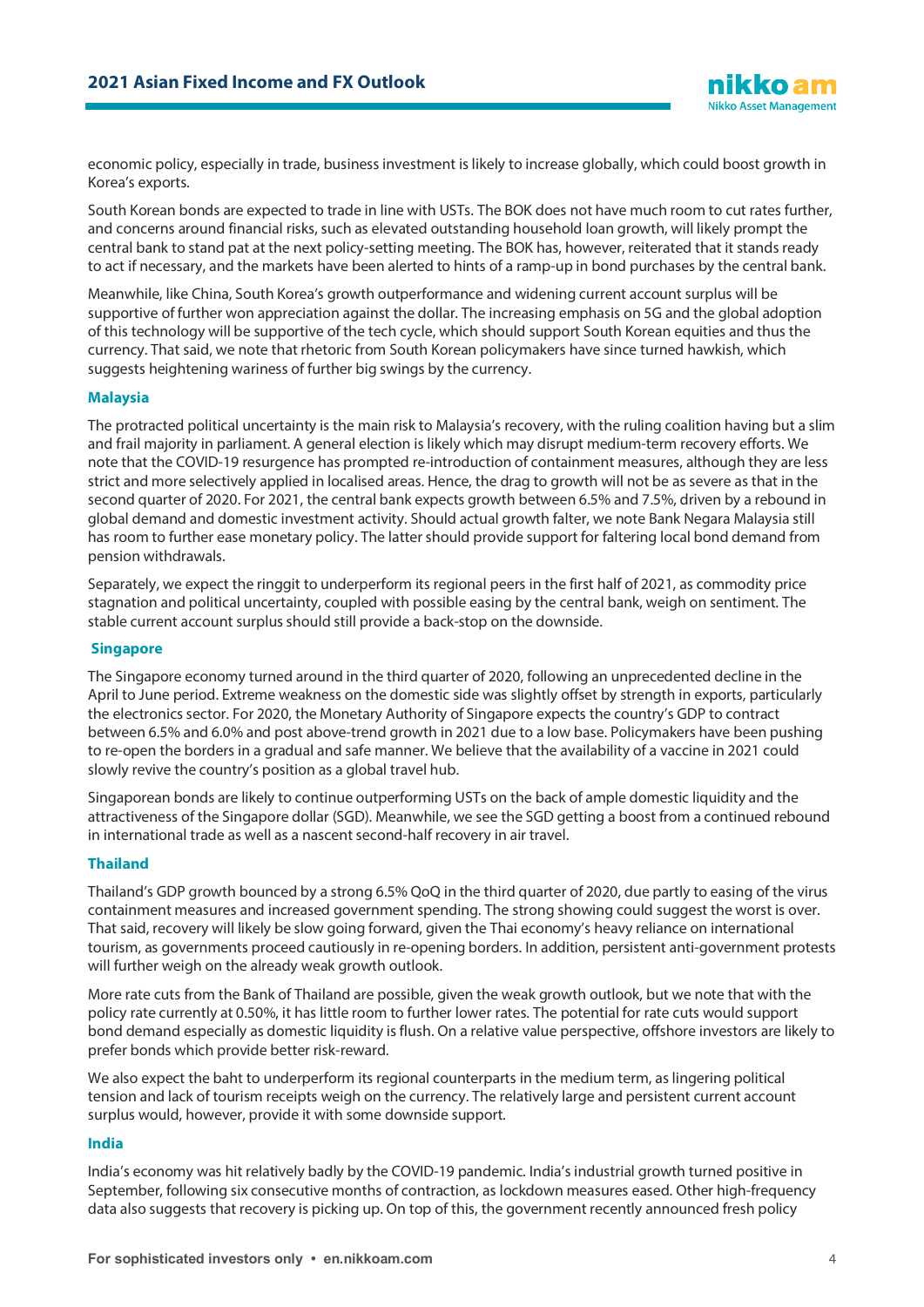measures to support the economy. Barring another surge in COVID-19 infections, the economic recovery may well surprise on the upside from here, which could reduce the urgency to further ease policy rates.

Meanwhile, the Reserve Bank of India's unconventional tools and bond-supportive measures have provided strong support for Indian bonds in recent months. Although the space provides attractive carry and would benefit from the resumption of inflows into EM, we deem it prudent to wait for a sustained moderation in inflationary pressures before turning more bullish on Indian bonds.

#### **Indonesia**

As with the rest of the region, third quarter Indonesian growth saw an improvement reflecting the impact of businesses re-opening in big cities. Government consumption growth grew significantly, consistent with improved execution of the government's support packages. The path to recovery remains fragile and uncertain. While domestic COVID-19 infection rates remain stable, they are still at high levels, prompting households and corporates to remain cautious on spending. We do expect the government to accelerate disbursements of fiscal expenditures, which should continue to be the main driver of growth in the next few months. A more meaningful recovery may only happen in mid to late 2021, when vaccines could be rolled out widely. Hence, we expect inflation to remain fairly anchored at low levels in 2021. Meanwhile, with FX stability ostensibly achieved, BI has resumed monetary policy easing after keeping rates unchanged for three consecutive meetings. Going forward, we expect further rate cuts by the central bank as focus has clearly shifted to supporting growth.

We go into 2021 with an overweight view on Indonesian bonds. As mentioned, a modest recovery in GDP growth against a low inflationary environment leads us to believe that BI will stay accommodative for at least the first quarter of 2021. Our expectation of an outperformance of Indonesian bonds on an intra-Asia basis is further supported by the higher yields offered in the space. We believe Indonesian bonds and the rupiah will also benefit from what we expect will be an increase in foreign flows into the EM debt space.

#### **Philippines**

Growth momentum in the Philippines has lagged peers. Public sector spending remains weak while the private sector's lack of confidence has led to the collapse of private spending. To shore up the economy, the Bangko Sentral ng Pilipinas has lowered its key policy rate to a record low of [2](#page-4-0)%<sup>2</sup>.

Going forward, we foresee a much weaker pace of recovery for the Philippines vis-à-vis regional peers, in the absence of sizeable fiscal support measures. Fresh government fiscal support would in large part rely on the tax cuts via the Corporate Recovery and Tax Incentives for Enterprises (CREATE) Bill which is expected to be signed into law in 2021. Economic activity may also take time to bounce back despite the availability of a vaccine given low existing immunisation rates. Hence, we expect inflation to remain subdued for some time. Against such a backdrop, the central bank is likely to ease monetary policy further. Despite supportive monetary policy, we expect a gradual rise in Philippine bond yields in 2021 from its current historic low levels, as the markets price in recovery from the slump due to the pandemic.

Meanwhile, the collapse in imports in 2020 has supported the strong performance of the peso. As economic activity and infrastructure spending resumes, the trade deficit should widen anew, albeit at a modest pace. We hold a neutral view on the peso.

<span id="page-4-0"></span><sup>2</sup> As at 30 November 2020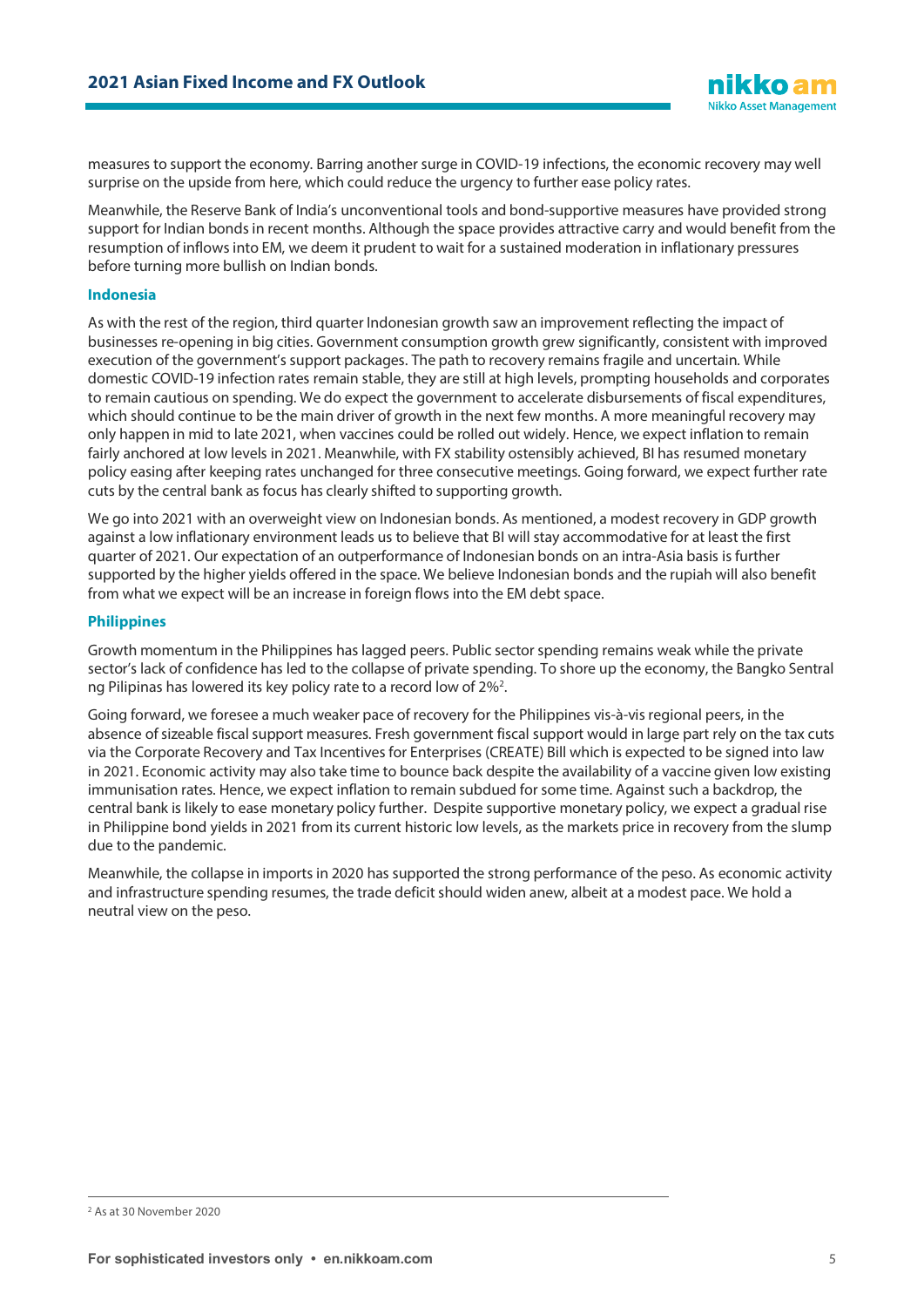**Important information:** This document is prepared by Nikko Asset Management Co., Ltd. and/or its affiliates (**Nikko AM**) and is for distribution only under such circumstances as may be permitted by applicable laws. This document does not constitute personal investment advice or a personal recommendation and it does not consider in any way the objectives, financial situation or needs of any recipients. All recipients are recommended to consult with their independent tax, financial and legal advisers prior to any investment.

This document is for information purposes only and is not intended to be an offer, or a solicitation of an offer, to buy or sell any investments or participate in any trading strategy. Moreover, the information in this document will not affect Nikko AM's investment strategy in any way. The information and opinions in this document have been derived from or reached from sources believed in good faith to be reliable but have not been independently verified. Nikko AM makes no guarantee, representation or warranty, express or implied, and accepts no responsibility or liability for the accuracy or completeness of this document. No reliance should be placed on any assumptions, forecasts, projections, estimates or prospects contained within this document. This document should not be regarded by recipients as a substitute for the exercise of their own judgment. Opinions stated in this document may change without notice.

In any investment, past performance is neither an indication nor guarantee of future performance and a loss of capital may occur. Estimates of future performance are based on assumptions that may not be realised. Investors should be able to withstand the loss of any principal investment. The mention of individual securities, sectors, regions or countries within this document does not imply a recommendation to buy or sell.

Nikko AM accepts no liability whatsoever for any loss or damage of any kind arising out of the use of all or any part of this document, provided that nothing herein excludes or restricts any liability of Nikko AM under applicable regulatory rules or requirements.

All information contained in this document is solely for the attention and use of the intended recipients. Any use beyond that intended by Nikko AM is strictly prohibited.

Japan: The information contained in this document pertaining specifically to the investment products is not directed at persons in Japan nor is it intended for distribution to persons in Japan. Registration Number: Director of the Kanto Local Finance Bureau (Financial Instruments firms) No. 368 Member Associations: The Investment Trusts Association, Japan/Japan Investment Advisers Association.

United Kingdom and rest of Europe: This document is communicated by Nikko Asset Management Europe Ltd, which is authorised and regulated in the United Kingdom by the Financial Conduct Authority (the FCA) (FRN 122084). This document constitutes a financial promotion for the purposes of the Financial Services and Markets Act 2000 (as amended) (FSMA) and the rules of the FCA in the United Kingdom, and is directed at professional clients as defined in the FCA Handbook of Rules and Guidance.

**United States:** This document may not be duplicated, quoted, discussed or otherwise shared without prior consent. Any offering or distribution of a Fund in the United States may only be conducted via a licensed and registered broker-dealer or a duly qualified entity. Nikko Asset Management Americas, Inc. is a United States Registered Investment Adviser.

**Singapore:** This document is for information to institutional investors as defined in the Securities and Futures Act (Chapter 289), and intermediaries only. Nikko Asset Management Asia Limited (Co. Reg. No. 198202562H) is regulated by the Monetary Authority of Singapore. **Hong Kong:** This document is for information to professional investors as defined in the Securities and Futures Ordinance, and intermediaries only. The contents of this document have not been reviewed by the Securities and Futures Commission or any regulatory authority in Hong Kong. Nikko Asset Management Hong Kong Limited is a licensed corporation in Hong Kong.

**Australia:** This document is issued in Australia by Nikko AM Limited (ABN 99 003 376 252, AFSL 237563). It is for the use of wholesale clients, researchers, licensed financial advisers and their authorised representatives only.

**New Zealand:** This document is issued in New Zealand by Nikko Asset Management New Zealand Limited (Company No. 606057, FSP22562). It is for the use of wholesale clients, researchers, licensed financial advisers and their authorised representatives only.

**Kingdom of Bahrain:** The document has not been approved by the Central Bank of Bahrain which takes no responsibility for its contents. No offer to the public to purchase the Strategy will be made in the Kingdom of Bahrain and this document is intended to be read by the addressee only and must not be passed to, issued to, or shown to the public generally.

**Kuwait:** This document is not for general circulation to the public in Kuwait. The Strategy has not been licensed for offering in Kuwait by the Kuwaiti Capital Markets Authority or any other relevant Kuwaiti government agency. The offering of the Strategy in Kuwait on the basis a private placement or public offering is, therefore, restricted in accordance with Decree Law No. 7 of 2010 and the bylaws thereto (as amended). No private or public offering of the Strategy is being made in Kuwait, and no agreement relating to the sale of the Strategy will be concluded in Kuwait. No marketing or solicitation or inducement activities are being used to offer or market the Strategy in Kuwait.

**Kingdom of Saudi Arabia:** This document is communicated by Nikko Asset Management Europe Ltd (Nikko AME), which is authorised and regulated by the Financial Services and Markets Act 2000 (as amended) (FSMA) and the rules of the Financial Conduct Authority (the FCA) in the United Kingdom (the FCA Rules). This document should not be reproduced, redistributed, or sent directly or indirectly to any other party or published in full or in part for any purpose whatsoever without a prior written permission from Nikko AME.

This document does not constitute investment advice or a personal recommendation and does not consider in any way the suitability or appropriateness of the subject matter for the individual circumstances of any recipient. In providing a person with this document, Nikko AME is not treating that person as a client for the purposes of the FCA Rules other than those relating to financial promotion and that person will not therefore benefit from any protections that would be available to such clients.

Nikko AME and its associates and/or its or their officers, directors or employees may have or have had positions or material interests, may at any time make purchases and/or sales as principal or agent, may provide or have provided corporate finance services to issuers or may provide or have provided significant advice or investment services in any investments referred to in this document or in related investments. Relevant confidential information, if any, known within any company in the Nikko AM group or Sumitomo Mitsui Trust Holdings group and not available to Nikko AME because of regulations or internal procedure is not reflected in this document. The investments mentioned in this document may not be eligible for sale in some states or countries, and they may not be suitable for all types of investors.

**Oman:** The information contained in this document nether constitutes a public offer of securities in the Sultanate of Oman as contemplated by the Commercial companies law of Oman (Royal decree 4/74) or the Capital Markets Law of Oman (Royal Decree80/98, nor does it constitute an offer to sell, or the solicitation of any offer to buy non-Omani securities in the Sultanate of Oman as contemplated by Article 139 of the Executive Regulations to the Capital Market law (issued by Decision No. 1/2009). This document is not intended to lead to the conclusion of any contract of whatsoever nature within the territory of the Sultanate of Oman.

**Qatar (excluding QFC):** The Strategies are only being offered to a limited number of investors who are willing and able to conduct an independent investigation of the risks involved in an investment in such Strategies. The document does not constitute an offer to the public and should not be reproduced, redistributed, or sent directly or indirectly to any other party or published in full or in part for any purpose whatsoever without a prior written permission from Nikko Asset Management Europe Ltd (Nikko AME). No transaction will be concluded in your jurisdiction and any inquiries regarding the Strategies should be made to Nikko AME.